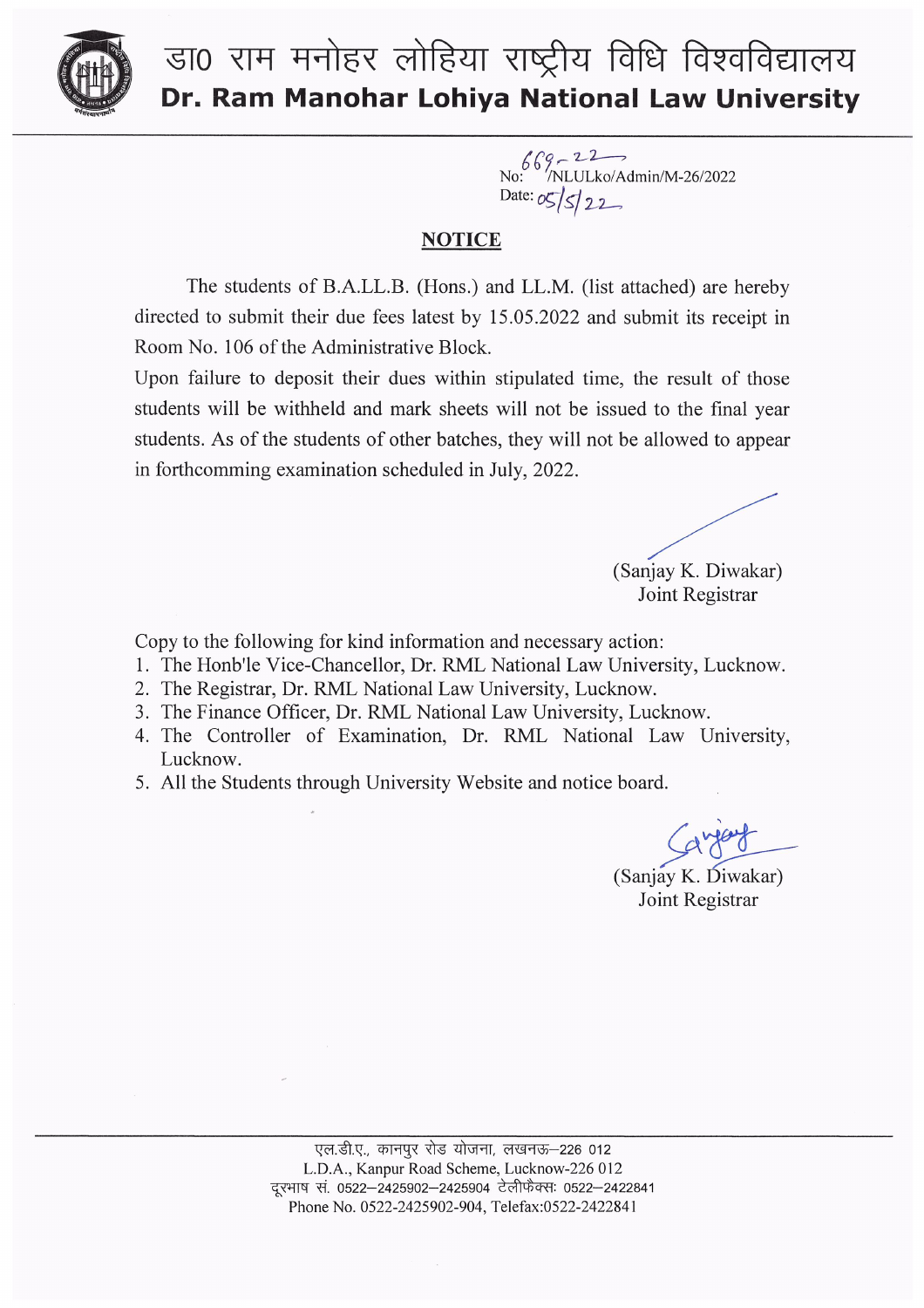## **Dr. Ram Manohar Lohiya National Law Unievrsity Dues List**

| S. No.         | Course           | <b>Enrollment No.</b> | <b>Name of the Student</b>  | <b>Dues</b> |
|----------------|------------------|-----------------------|-----------------------------|-------------|
| $\mathbf{1}$   | B.A.LL.B.(Hons.) | 170101002             | <b>Abhijat Singh</b>        | 2,380.00    |
| $\overline{2}$ | B.A.LL.B.(Hons.) | 170101003             | Abhijeet Singh              | 2,880.00    |
| $\overline{3}$ | B.A.LL.B.(Hons.) | 170101006             | Addya Gupta                 | 8,581.00    |
| $\overline{4}$ | B.A.LL.B.(Hons.) | 170101017             | Akash Prakhar Verma         | 1,000.00    |
| 5              | B.A.LL.B.(Hons.) | 170101031             | Anshuman Singh              | 1,880.00    |
| 6              | B.A.LL.B.(Hons.) | 170101038             | <b>Ashutosh Singh</b>       | 500.00      |
| $\tau$         | B.A.LL.B.(Hons.) | 170101042             | <b>Ayush Pratap Singh</b>   | 500.00      |
| 8              | B.A.LL.B.(Hons.) | 170101045             | <b>Bharat Bhushan</b>       | 5,760.00    |
| 9              | B.A.LL.B.(Hons.) | 170101057             | Faizan Ahmad                | 1,080.00    |
| 10             | B.A.LL.B.(Hons.) | 170101064             | Hem Prakash Singh           | 5,760.00    |
| 11             | B.A.LL.B.(Hons.) | 170101065             | Himanshu Choudhary          | 5,760.00    |
| 12             | B.A.LL.B.(Hons.) | 170101070             | Juhi Awasthi                | 5,760.00    |
| 13             | B.A.LL.B.(Hons.) | 170101080             | Manish Kumar Pal            | 1,000.00    |
| 14             | B.A.LL.B.(Hons.) | 170101092             | Parth Bharadwaj             | 1,000.00    |
| 15             | B.A.LL.B.(Hons.) | 170101097             | Prakhar Chandra             | 1,000.00    |
| 16             | B.A.LL.B.(Hons.) | 170101098             | Prakhyat Prakash Mishra     | 880.00      |
| 17             | B.A.LL.B.(Hons.) | 170101101             | Prasoon Tiwari              | 2,880.00    |
| 18             | B.A.LL.B.(Hons.) | 170101112             | <b>Saharsh Chitransh</b>    | 2,860.00    |
| 19             | B.A.LL.B.(Hons.) | 170101157             | Vibhor Sinha                | 2,880.00    |
| 20             | B.A.LL.B.(Hons.) | 170101162             | Vipul Gautam                | 500.00      |
| 21             | B.A.LL.B.(Hons.) | 170101012             | Akanksha Chandra Singh      | 500.00      |
| 22             | B.A.LL.B.(Hons.) | 170101165             | <b>Bhairav Gautam</b>       | 3,30,980.00 |
| 23             | B.A.LL.B.(Hons.) | 170101049             | Deeksha Anand               | 1,000.00    |
| 24             | B.A.LL.B.(Hons.) | 180101002             | Aakash Raj Chauhan          | 1,000.00    |
| 25             | B.A.LL.B.(Hons.) | 180101026             | Ansh Gupta                  | 500.00      |
| 26             | B.A.LL.B.(Hons.) | 180101088             | Ayush Agarwal               | 500.00      |
| 27             | B.A.LL.B.(Hons.) | 180101041             | Chetna Singh                | 500.00      |
| 28             | B.A.LL.B.(Hons.) | 180101045             | Devank                      | 1,000.00    |
| 29             | B.A.LL.B.(Hons.) | 180101079             | Mayank Pratap Singh         | 1,000.00    |
| 30             | B.A.LL.B.(Hons.) | 180101089             | Neeraj Kumar                | 8,840.00    |
| 31             | B.A.LL.B.(Hons.) | 180101094             | Om Shakya                   | 500.00      |
| 32             | B.A.LL.B.(Hons.) | 180101100             | Prateeksha Chaturvedi       | 1,000.00    |
| 33             | B.A.LL.B.(Hons.) | 180101118             | Saumya Giri                 | 500.00      |
| 34             | B.A.LL.B.(Hons.) | 180101122             | Shaurya Dev Singh           | 500.00      |
| 35             | B.A.LL.B.(Hons.) | 180101135             | Siddhant Gupta              | 1,000.00    |
| 36             | B.A.LL.B.(Hons.) | 180101136             | Simran Yadav                | 500.00      |
| 37             | B.A.LL.B.(Hons.) | 180101143             | <b>Sushant Pratap Singh</b> | 500.00      |
| 38             | B.A.LL.B.(Hons.) | 180101152             | Uddeshya Kumar              | 1,000.00    |
| 39             | B.A.LL.B.(Hons.) | 180101154             | <b>Utkarsh Gupta</b>        | 500.00      |
| 40             | B.A.LL.B.(Hons.) | 180101157             | Vaibhav Sahu                | 500.00      |
| 41             | B.A.LL.B.(Hons.) | 180101158             | Vanaj Vidyan                | 500.00      |
| 42             | B.A.LL.B.(Hons.) | 180101106             | <b>Raghav Goel</b>          | 1,000.00    |
| 43             | B.A.LL.B.(Hons.) | 180101148             | Tarush Mangla               | 960.00      |
| 44             | B.A.LL.B.(Hons.) | 180101166             | Yash Mittal                 | 999.98      |
| 45             | B.A.LL.B.(Hons.) | 190101003             | Abdul Muqtadir              | 42,980.00   |
| 46             | B.A.LL.B.(Hons.) | 190101006             | Abhirup Manna               | 42,480.00   |